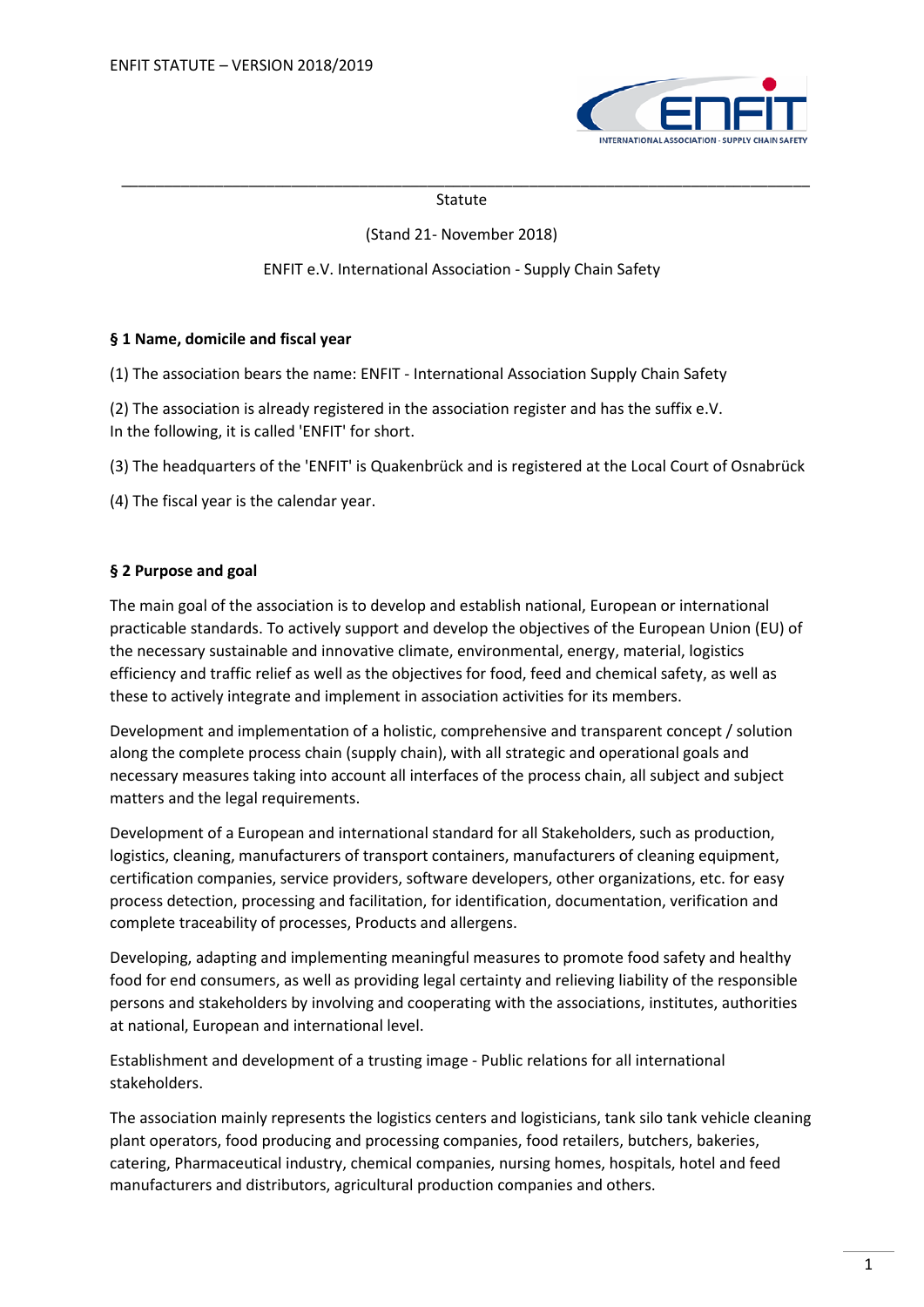

(1) Promotion and support of research and development in the field of transport containers, silo vehicles, refrigerated and suitcases vehicles, etc., as well as their cleaning processes, maintenance and servicing and their management.

\_\_\_\_\_\_\_\_\_\_\_\_\_\_\_\_\_\_\_\_\_\_\_\_\_\_\_\_\_\_\_\_\_\_\_\_\_\_\_\_\_\_\_\_\_\_\_\_\_\_\_\_\_\_\_\_\_\_\_\_\_\_\_\_\_\_\_\_\_\_\_\_\_\_\_\_\_\_\_\_\_

(2) Promotion, evaluation and recommendation of innovative developments and ideas of technologies, processes, concepts, products, renewal processes, internet and software systems, container identification, etc.

(3) To develop necessary industry standards, concepts, methods, tools, procedures, maintenance and best practices for

Assurance of process safety, HACCP, risk management, pest control, quality, environmental protection, energy management, occupational health and safety, fire safety, surveillance etc.

Responsible Care and Sustainable Development to safeguard the general Food safety, transport of dangerous goods and other handling, use, cleaning, storage, transport in transport containers, refrigerated and box vehicles, IBCs, special containers, etc.

(4) Support, development, promotion and identification of needs-based Qualification pictures and job descriptions with necessary training and further education concepts for the qualification of responsible persons Employees, training of specialists and qualified persons for testing, control and functional activities.

(5) Representing the interests of members and raising awareness through lectures, public relations, events and marketing.

(6) Accession, cooperation and support to other national, European and international associations, associations, institutes, organizations, authorities and bodies.

(7) Participation in national European and international standardization work on quality assurance such as ISO, SQAS, HACCP, GMP etc. in cooperation with producers, transporters, logisticians etc.

(8) Developing and contributing to the implementation of national, European and international uniform requirements by supervisory authorities with regard to licensing aspects.

(9) Development and participation of standardization, creation and issue of uniform, transparent, meaningful documents, online databases, presentation and traceability of complete and issued certificates for:

Inventory management Identification, storage, use, transport and cleaning of equipment for cleaning tanker and silo vehicles and tank containers (such as ECD - ENFIT Cleaning Document, ICC - International Cleaning Certificate, HQCC - High Quality Cleaning Certificate, Tank Car, Tank, IBC, Drum and Special Tank Cleaning, M & R (Maintenance and Repair) and Reconditioner of Containers.

Another objective is to promote cooperation and create innovative information sharing platforms for international members in all areas of tank, tank, silo, tank car and industrial cleaning, loading, unloading, aptitude inspection, maintenance and repair and reconditioning.

ENFIT can set itself further goals in the context of ongoing association work.

The association has no self-economic purposes. The resources of the association, including any surpluses, may only be used for the purposes set out in the statutes.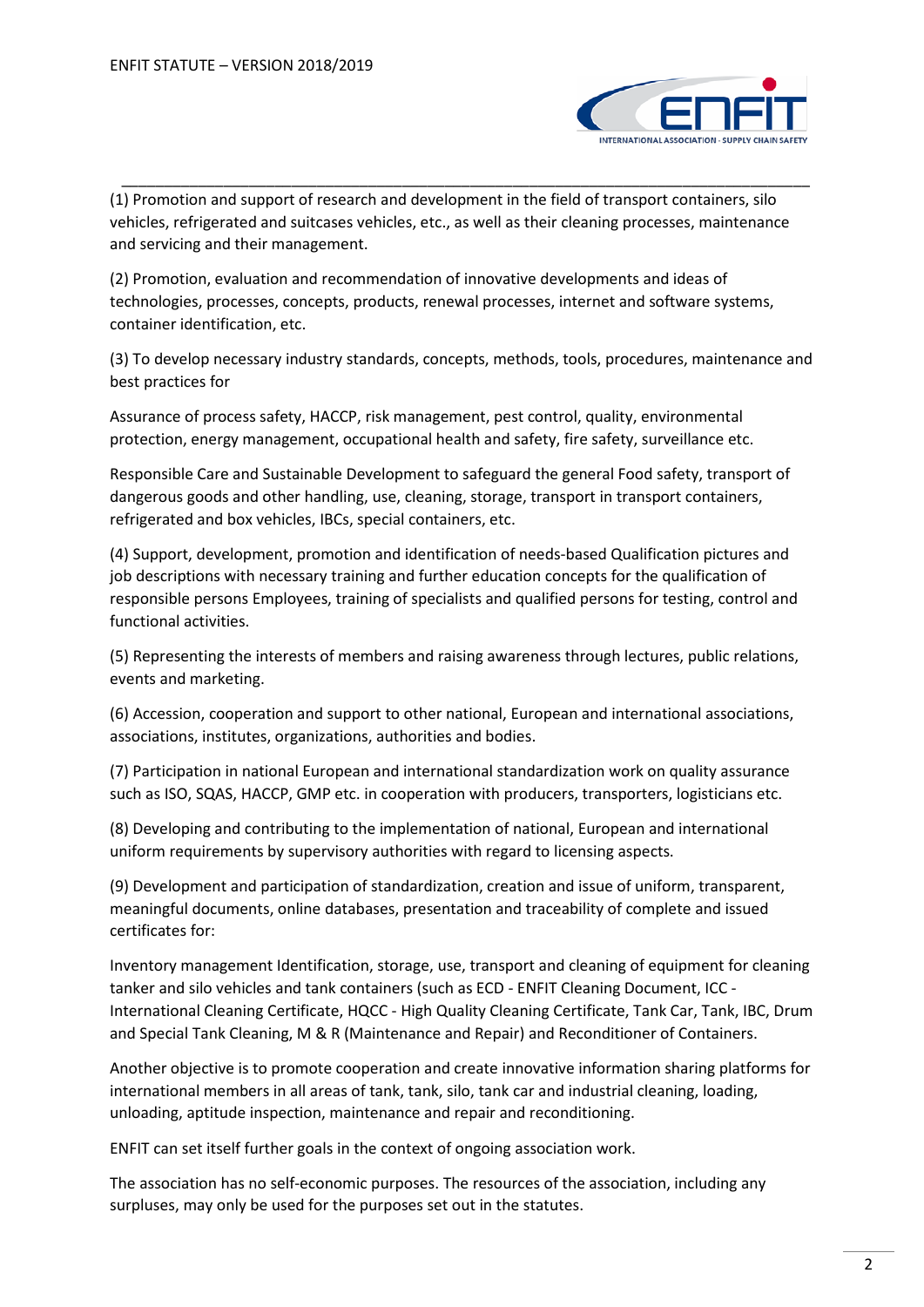

# **§ 3 Membership**

1. The Association may include any natural or legal person directly or indirectly concerned with the cleaning of transport and storage containers, their manufacture, rental, maintenance, repair and / or reconditioning.

\_\_\_\_\_\_\_\_\_\_\_\_\_\_\_\_\_\_\_\_\_\_\_\_\_\_\_\_\_\_\_\_\_\_\_\_\_\_\_\_\_\_\_\_\_\_\_\_\_\_\_\_\_\_\_\_\_\_\_\_\_\_\_\_\_\_\_\_\_\_\_\_\_\_\_\_\_\_\_\_\_

These include, among others:

- Food producing and processing companies
- Food retailer
- Meat producers
- Bakeries
- Producers and snack bars
- Pharmaceutical industry
- Chemical company
- Nursing homes
- Hospitals
- Hotel and restaurant services
- Communal catering
- Feed producers and distributors
- Farmers and fruit, vegetable and plant-producing businesses
- Logistics centers
- Logisticians
- Cleaning stations for internal and external cleaning of tank and silo vehicles, tank containers, tank cars, containers, IBC, drums, special, storage and industrial containers, refrigerated and box vehicles, eg.
- Inspection, repair and maintenance services
- Reconditioners
- Hauliers

### **Service companies for:**

- Container Management
- Software development
- Product Identification
- Marketing and Media
- Engineering and architectural services
- Process engineering
- Personnel education and training
- Safety, health
- insurers
- Experts / Surveyors
- Consultans
- Industrial cleaning
- Tank Manufacturer
- Landlord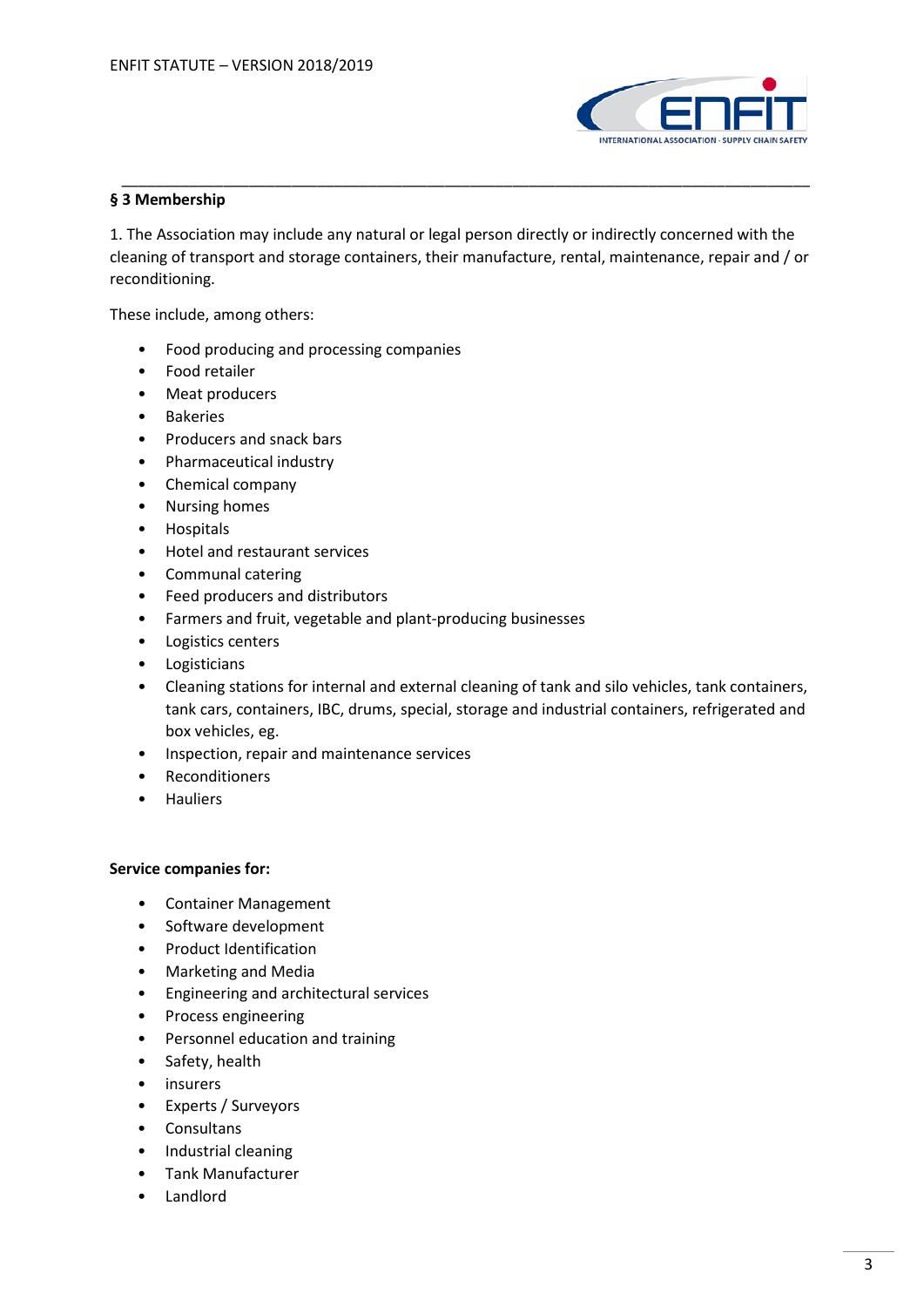

- Suppliers
- Component Manufacturer
- Plant engineering
- Chemical industry
- Manufacturer of food, feed, pharmaceuticals, cosmetics etc.
- Civil engineering
- Disposers, etc.

(2) Members of ENFIT may be companies from all countries (European, international) that meet the requirements for membership.

\_\_\_\_\_\_\_\_\_\_\_\_\_\_\_\_\_\_\_\_\_\_\_\_\_\_\_\_\_\_\_\_\_\_\_\_\_\_\_\_\_\_\_\_\_\_\_\_\_\_\_\_\_\_\_\_\_\_\_\_\_\_\_\_\_\_\_\_\_\_\_\_\_\_\_\_\_\_\_\_\_

The members are obliged to promote the purpose of the association and its goals, to actively support the presidency and a possibly appointed managing director in their capacity. Members have the choice of "full member" or "associate member". Full members are "voting" and pay a higher annual fee, while associated members pay a reduced annual fee for a reduced benefit.

(3) The application is made by written application for admission as a member and recognition of the statutes to the Board.

(4) If the Board rejects the admission, an appeal shall be made

The rejection of the admission application the general meeting. The objection must be lodged with ENFIT in writing within one month of becoming aware of the refusal of the Board.

(5) Members should actively participate in association activities, in particular through participation in workshops and at annual assemblies, to which representatives may also be delegated.

(6) The contribution regulations are updated:

| MITGLIEDSBEITRAG (Mitglieder mit Stimmrecht) |                               | <b>ASSOZIIERTE MITGLIEDER (Ohne Stimmrecht)</b> |
|----------------------------------------------|-------------------------------|-------------------------------------------------|
| Industry Companies < 50 Million € turnover   | $1.500 \text{ €}/\text{year}$ | 1.300 €/year                                    |
| Cleaning stations/Logisticans                | $1.500 \text{€/year}$         | 1.200 €/year                                    |
| Industry Companies > 50 Million € turnover   | 3.900 €/year                  | 3.500 €/year                                    |
| Industry Companies > 500 Million € turnover  | 7.500 €/year                  | 6.500 €/year                                    |
| Industry Companies > 1 Billion € turnover    | 12.500 €/year                 | 8.500 €/vear                                    |
| <b>Research Instituts</b>                    | $1.200 \text{ €}/\text{year}$ | $1.000 \text{€/year}$                           |
| Authorities, NGO's and Others                | 1.200 €/year                  | $1.000 \text{ €/year}$                          |
| Individuals (private, no company)            | 400 €/year                    | 300 $\epsilon$ /year                            |

The presidium determines the reduced and individual service catalog for associate members compared to the ordinary members.

(6) Each member is obliged to pay dues duly and punctually. The collection of membership takes place at the time of admission of a full member or associate member for a periode of 12 month. The Membership is automatically renewed for a further 12 months if the membership is not terminated within the deadline.

(7) The membership ends:

a) by resignation from the association, which must be declared to the Board in writing, giving six months' notice at the end of the membership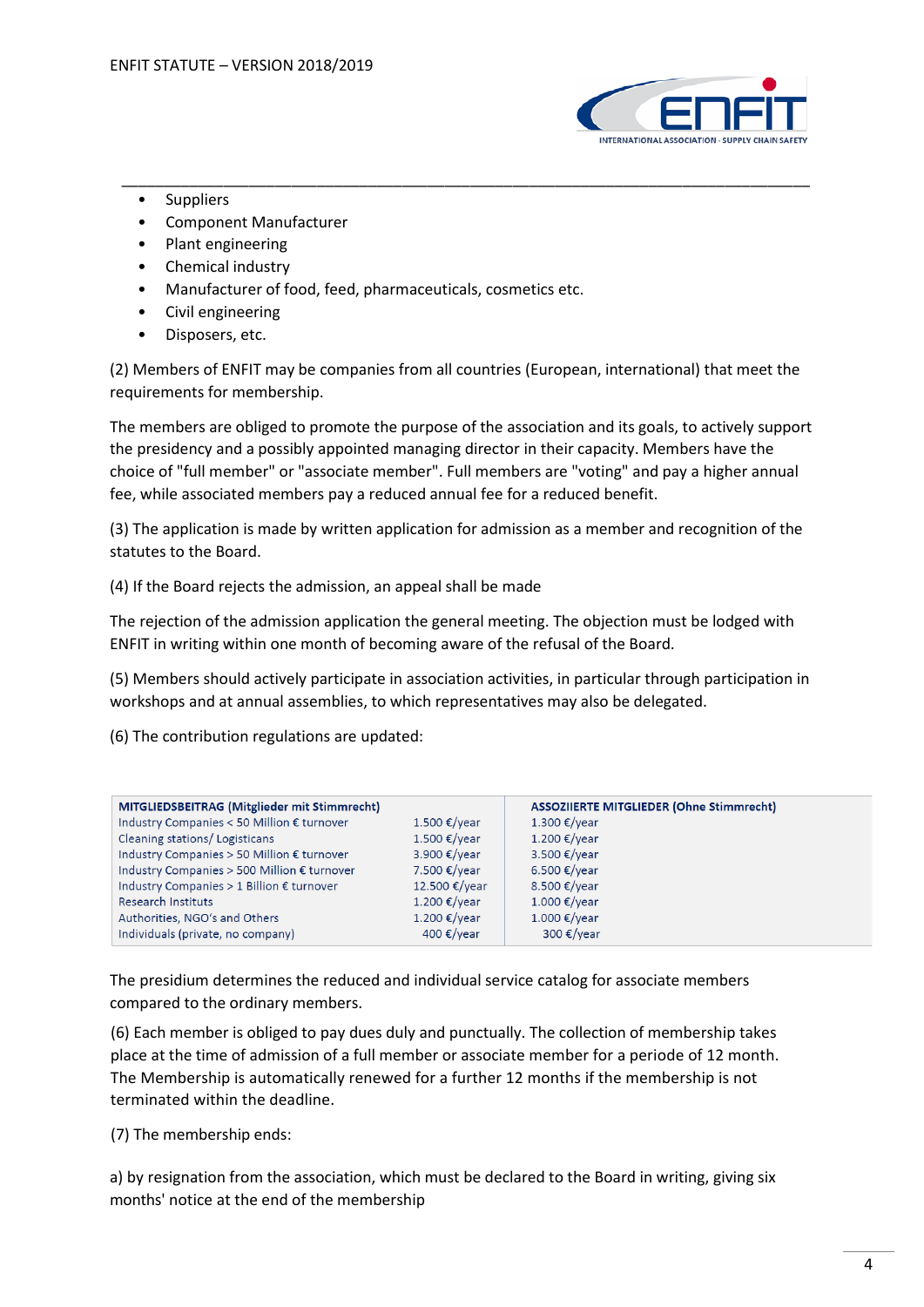

b) by exclusion,

c) by death or liquidation.

The termination of membership does not affect the obligation to pay the levies for the current financial year.

Upon termination of membership, any claim of the departing member shall cease on shares of the association's assets, in particular on the payment or repayment of any contributions or deposits of any kind.

\_\_\_\_\_\_\_\_\_\_\_\_\_\_\_\_\_\_\_\_\_\_\_\_\_\_\_\_\_\_\_\_\_\_\_\_\_\_\_\_\_\_\_\_\_\_\_\_\_\_\_\_\_\_\_\_\_\_\_\_\_\_\_\_\_\_\_\_\_\_\_\_\_\_\_\_\_\_\_\_\_

# **§ 4 Financing**

(1) In order to cover the costs incurred, ENFIT charges a regular fee to the members in the context of its duties pursuant to § 2 of these statutes. The members' meeting decides on the amount and structure of the apportionment.

Until the date on which the general meeting decides on a change and the structure and amount of the levy, the previous resolution of the members regarding the amount of the levy remains unaffected.

The elected Presidium (President and Vice-Presidents) as person and members are exempted from the payment of contributions due to their work for the Association. At the decision of the Executive Board, active members of the Executive Board can be paid not only reimbursement of expenses (travel expenses, hotel, expenses, etc.) but also a lump-sum allowance in accordance with the expenses incurred.

(2) A draft budget must be drawn up at the beginning of each financial year.

The President is entitled, before the General Assembly has approved the draft budget, to make decisions in the context of the previous year's budget estimates. At the end of each financial year, annual accounts are to be prepared and audited by two auditors.

# **§ 5 Rights and obligations of the members**

(1) The members are advised and supported by the ENFIT in the purposes and objectives of the association described by § 2 of the statute.

The members undertake to comply with the articles of association and the resolutions passed in accordance with the statutes.

(2) Members shall assist the Board in developing the financing necessary for the Association to perform its tasks in accordance with the approved financing plan.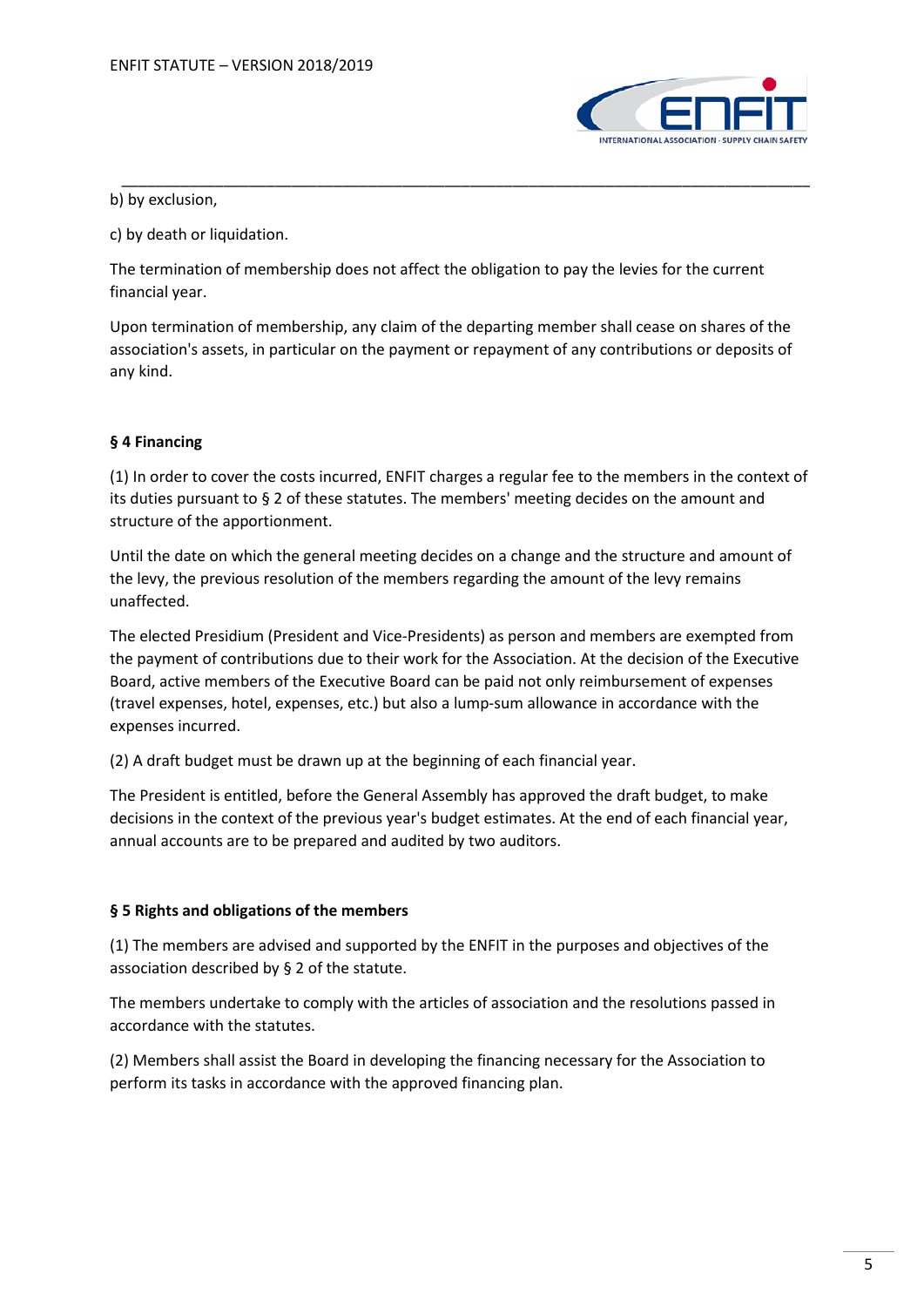

## **§ 6 Bodies of the Association**

The organs of the ENFIT are:

- a) the general meeting (§ 7)
- b) the Board  $(§ 8)$
- c) the advisory board

## **§ 7 General Meeting**

- (1) The General Meeting (GM) fulfills the following tasks:
- (a) The GM elects the Board for a period of five years.

Each item in the presidium will be individually reconciled. The items are filled in the following order:

\_\_\_\_\_\_\_\_\_\_\_\_\_\_\_\_\_\_\_\_\_\_\_\_\_\_\_\_\_\_\_\_\_\_\_\_\_\_\_\_\_\_\_\_\_\_\_\_\_\_\_\_\_\_\_\_\_\_\_\_\_\_\_\_\_\_\_\_\_\_\_\_\_\_\_\_\_\_\_\_\_

o President

o up to 3 vice presidents

- o Treasurer
- o Secretary

o up to 10 members of the advisory board. (Appointment of Advisory Board by the Board).

- (b) receiving the annual accounts and the audit report of the auditors,
- (c) discharge of the Board,
- (d) Election of two cash auditors,
- (e) approval of the draft budget,

(f) decide on objections to rejection of applications for membership and decide on objections to the exclusion of Members,

- (g) decision on amendments to the Articles of Association,
- (h) decision on the termination of the ENFIT,
- (i) decisions on the amount of contributions and the regular contribution,
- (j) defining further association goals,
- (k) decision to change the purpose of the association.

(2) The General Assembly elects 2 auditors for a period of one year who are not members of the Executive Committee.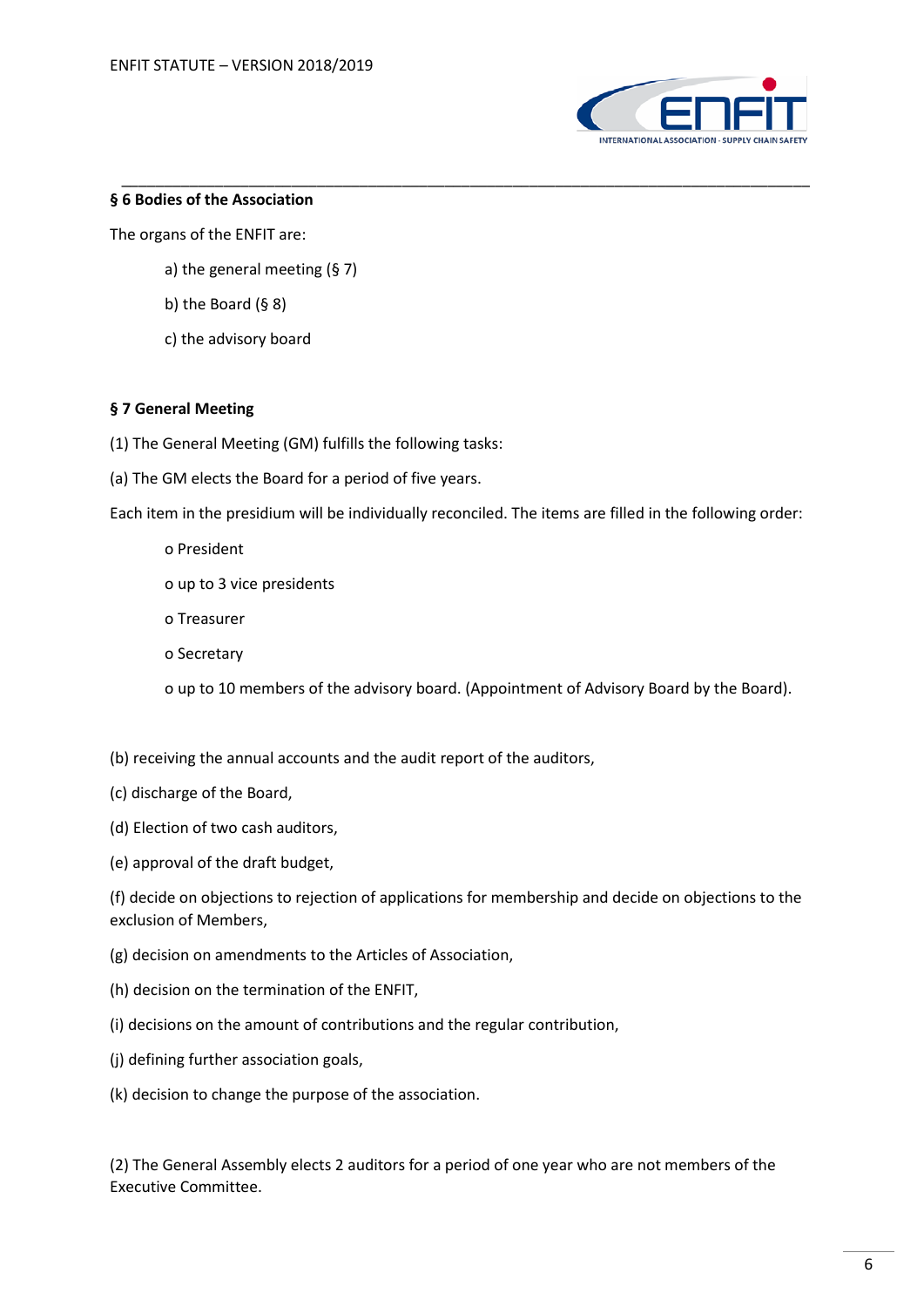

(3) An ordinary general meeting shall be held in the first six months of each financial year. The General Assembly has a quorum if one third of the voting members are represented.

\_\_\_\_\_\_\_\_\_\_\_\_\_\_\_\_\_\_\_\_\_\_\_\_\_\_\_\_\_\_\_\_\_\_\_\_\_\_\_\_\_\_\_\_\_\_\_\_\_\_\_\_\_\_\_\_\_\_\_\_\_\_\_\_\_\_\_\_\_\_\_\_\_\_\_\_\_\_\_\_\_

Each member has one vote. Associate members are not eligible to vote.

Members who are legal entities are represented by their authorized representative. All members can be represented by another member of the association. The prerequisite is that the representative has a written power of attorney.

(4) Extraordinary General Meetings may be convened as required by the Board or, in urgent cases, by the President. In addition, they take place when a third of the members of the association request this in writing stating the reasons.

(5) Meetings of members shall be convened by the Presidium in writing stating an agenda from which the items of the resolution are available. The invitations to the members should be made at least one week before the meeting date at least by e-mail. They are deemed to have been delivered if they are addressed to the last known address of the member. In the case of extraordinary general meetings, the period of notice can be shortened to five days by the presidium. Each member may request in writing to complete the agenda until one week before the date of the general meeting.

(6) If a quorum shall not be convened, a second one with an unchanged agenda shall be convened within four weeks, which shall be quorate regardless of the number of members represented. This should be indicated in the new invitation.

The decision is basically made by a simple majority of votes. In case of a tie, an application is considered rejected. Statutory amendments require a majority of 75% of the votes cast. For the dissolution of the ENFIT a majority of 75% of all members and for the change of the association purpose the agreement of all members is necessary. In the latter two cases, the consent of nonmember members must be obtained in writing, by e-mail. Editorial changes to the statutes, which are required by the registry court, can be decided by the presidium.

(7) The President takes over the meeting. On the course of the General Assembly and the decisions taken there, a protocol is to be made, which is to be signed by the Secretary and the President or chairman of the meeting. The minutes shall include the date of the General Assembly, the names of the chairperson and minuteskeeper, the number of members present, the record of proper summons and quorum, the agenda, applications submitted, the nature of the votes and voting results, and the resolutions passed - literally - record.

(8) The minutes shall be sent to all members within four weeks at least by e-mail after the general meeting has been held. It is deemed to have been delivered if it is addressed to the last known address of the member. Complaints against the resolutions passed must be submitted to the competent court within three months (cut-off time) since the meeting was held. They are to be directed against the ENFIT.

(9) All matters subject to the responsibility of the General Assembly, with the exception of amendments to the Articles of Association, changes in purpose and dissolution of the ENFIT may in important cases be voted in writing without a meeting, unless a member objects. The decision is valid if more than half of the members have participated in the written vote.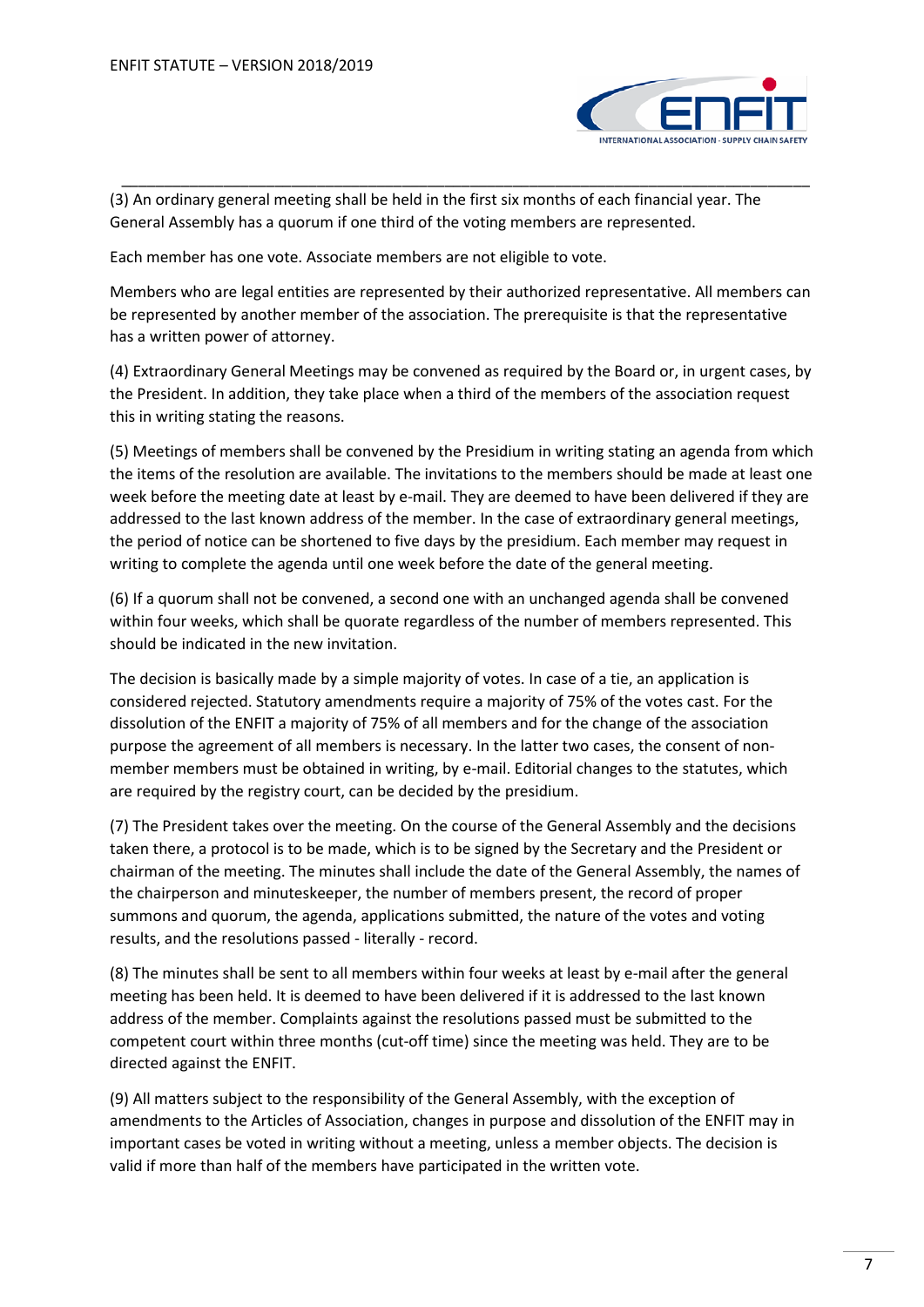

# **§ 8 Board**

(1) The Board consists of four to fourteen members and is elected for a term of five years. Each member may only represent one member of the board and members of the board may not be appointed by a member who already has a cash auditor.

\_\_\_\_\_\_\_\_\_\_\_\_\_\_\_\_\_\_\_\_\_\_\_\_\_\_\_\_\_\_\_\_\_\_\_\_\_\_\_\_\_\_\_\_\_\_\_\_\_\_\_\_\_\_\_\_\_\_\_\_\_\_\_\_\_\_\_\_\_\_\_\_\_\_\_\_\_\_\_\_\_

(2) The President alone or the Vice-President, together with the Treasurer or the Secretary, represent the Association in and out of court in all association matters. Internally, the right of representation of the President takes precedence.

(3) The power of representation of the Board in business matters is limited to obliging the members only within the budget or draft budget approved by the General Assembly.

(4) The Executive Committee concludes or terminates employment and service contracts, unless this has been entrusted to an appointed General Manager, and fixes lump sums for active members of the Executive Board.

(5) The Board may adopt rules of procedure, which may also include a regulation on the reimbursement of expenses for Board members in the context of the tax guidelines.

(6) The Board is only liable for gross negligence and intent in the course of its activities.

(7) The term of office of the newly elected or re-elected official begins on the day the new election or re-election takes place and ends after the end of the term of office stipulated in the statute. A new election or re-election is permitted. Officers leaving office prematurely remain in office until the General Assembly has elected a public official for the remainder of the term of office of the retired. The members of the Presidium work as volunteers, unless you are entitled to an administration fee in the context of your duties.

(8) The Board may appoint one or more persons to manage the business. He delimits their powers and determines the contractual relationships. The Executive Committee may, if necessary, hire additional persons or commission service providers to handle the administrative business of the office.

(9) The Board may appoint suitable persons / members to the advisory board. Members appointed to the Advisory Board advise the Executive Board and have no voting rights on the Executive Board.

(10) The Board shall take its respective decisions unanimously. If there is no agreement, the Board, after a further vote, takes a majority decision.

(11) The Board has a quorum if all members of the Board are invited and at least half of the members of the Presidium are present. The presidium decides with a simple majority of votes. In case of a tie, the vote of the president is the decisive factor. A presidential decision may also be taken by fax or email in urgent cases. It is important that all members of the Presidium must be informed by stating the topic and an appropriate response time must be taken into account. Such a decision has been reached when a majority of all Bureau members are counted. The voting rights of a member of the executive committee can not be transferred